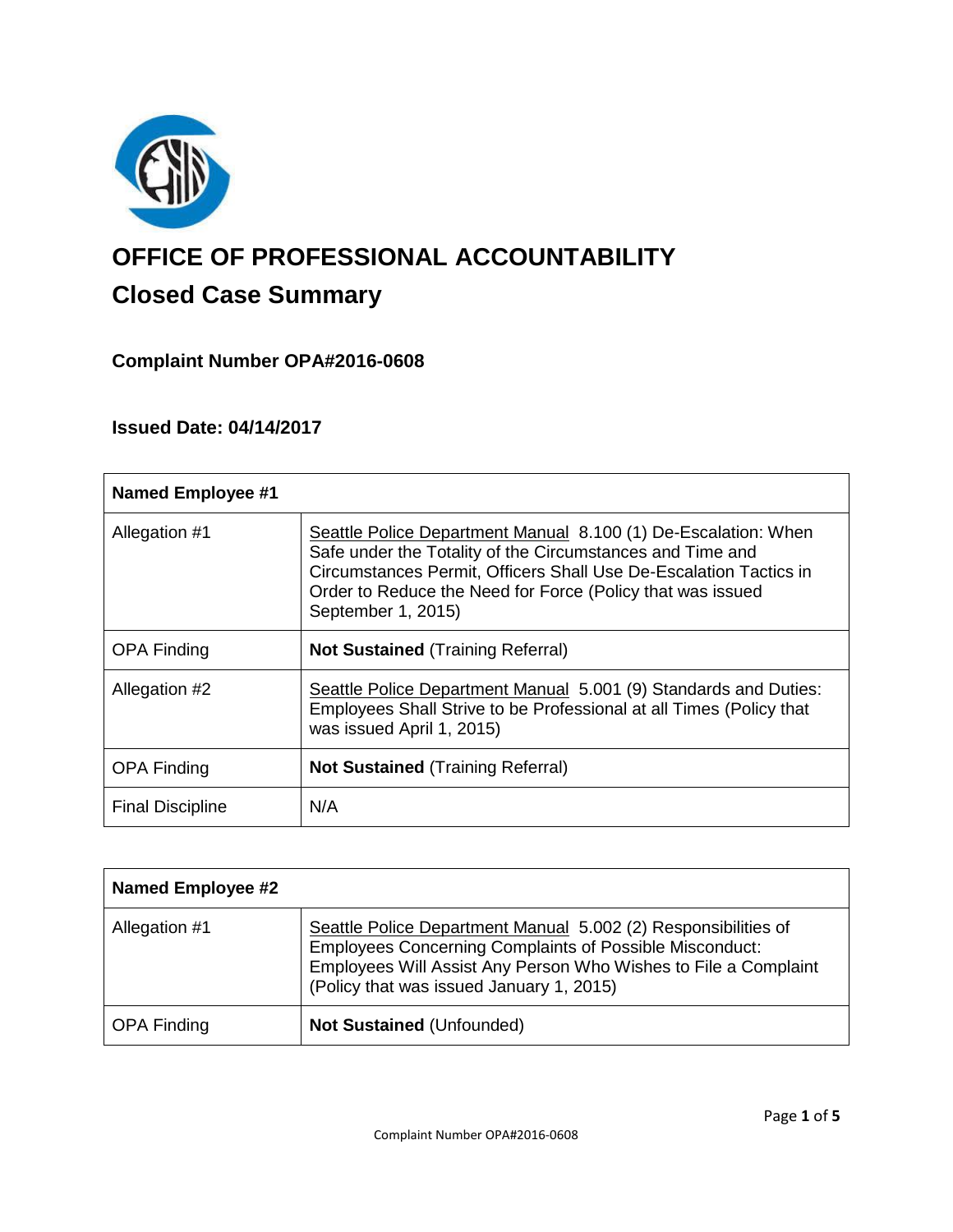| Allegation #2           | Seattle Police Department Manual 5.002 (5) Responsibilities of<br><b>Employees Concerning Complaints of Possible Misconduct:</b><br>Supervisors Will Investigate and Document Certain Allegations of<br>Misconduct (Policy that was issued January 1, 2015) |
|-------------------------|-------------------------------------------------------------------------------------------------------------------------------------------------------------------------------------------------------------------------------------------------------------|
| <b>OPA Finding</b>      | <b>Allegation Removed</b>                                                                                                                                                                                                                                   |
| Allegation #3           | Seattle Police Department Manual 5.002 (6) Responsibilities of<br><b>Employees Concerning Complaints of Possible Misconduct:</b><br>Employees Must Otherwise Report Misconduct (Policy that was<br>issued January 1, 2015)                                  |
| <b>OPA Finding</b>      | <b>Allegation Removed</b>                                                                                                                                                                                                                                   |
| <b>Final Discipline</b> | N/A                                                                                                                                                                                                                                                         |

#### **INCIDENT SYNOPSIS**

This complaint stemmed from two separate complaints regarding unrelated incidents that occurred in the same month. OPA combined the complaints into one investigation.

Complaint #1 was forwarded to OPA by a SPD supervisor on behalf of a Community Member Complainant.

Complaint #2 was regarding potentially unprofessional conduct by Named Employee #1.

#### **COMPLAINT**

The complainant, a supervisor within the Department, alleged that Named Employee #1 was unprofessional and violated department de-escalation policy during an incident in which he was the target of harassment. During the incident the Named Employee challenged the subject for his repeated verbal harassment by exiting his patrol car and stating, 'If you ever feel the need to step up you go right ahead man, but I have the feeling you may just keep walking, guys like you don't do much when confronted.'

A second allegation of unprofessionalism by the Named Employee resulted from unrelated incidents.

OPA alleged that Named Employee #2 failed to property report, document and investigate the alleged misconduct.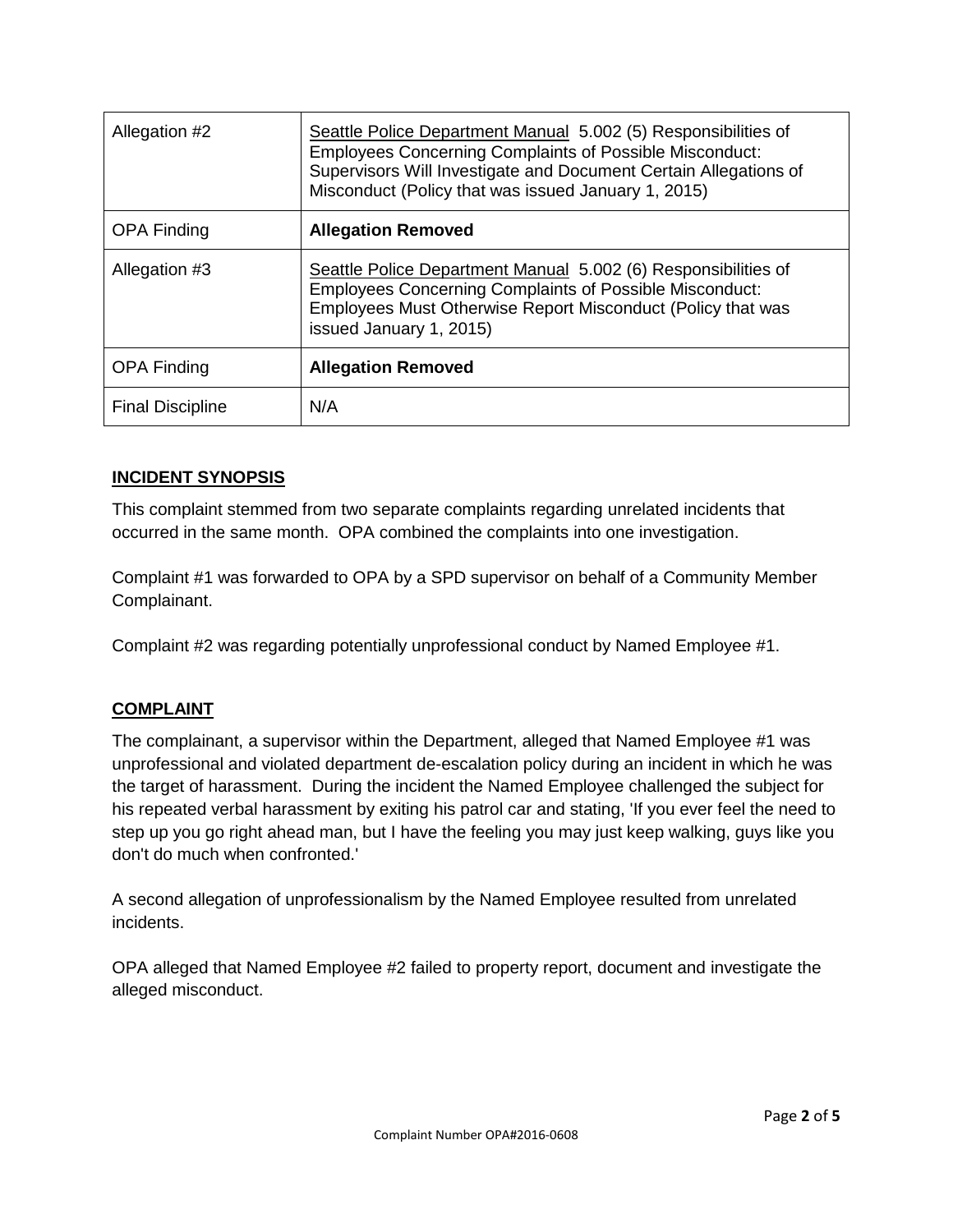#### **INVESTIGATION**

The OPA investigation included the following actions:

- 1. Review of the complaint memo
- 2. Review of In-Car Videos (ICV)
- 3. Search for and review of all relevant records and other evidence
- 4. Interviews of SPD employees

# **ANALYSIS AND CONCLUSION**

The evidence from this investigation showed that Named Employee #1 was being harassed and hounded by the subject for some time. It also appeared that Named Employee #1 used various tactics in an attempt to deflect and de-escalate the offensive and distracting behavior by the subject. These tactics included ignoring him, engaging in conversation, an attempt at humor and direct confrontation. Clearly the subject was dealing with mental health issues that made it difficult for Named Employee #1 to know exactly what would be an effective strategy. On the one hand, Named Employee #1 was to be commended for displaying a substantial amount of patience and restraint in dealing with this subject. On the other hand, Named Employee #1 might have been more help to the subject and reduced the extent of the problem for himself had he reported this to his supervisor earlier and/or sought out resources to help him (Named Employee #1) find an effective means of dealing with the subject and defusing the situation.

There were three separate instances in which it was alleged that Named Employee #1 engaged in behavior that might be considered to be inconsistent with the requirements of SPD Policy 5.001(9). In the first instance, Named Employee #1 shouted out in front of a crowd, "Yes, I'm a gay cop; look at me everyone, I'm a gay cop; soak it in." In the context and setting in which Named Employee #1 said this, the OPA Director did not find the statement to be unprofessional. The subject to which he said this had been harassing Named Employee #1 for quite some time and on that day was shouting offensive speech directed at Named Employee #1 in front of a large number of people. The Named Employee's response, quoted above, was an attempt to defuse and deflect the subject's offensive and harassing behavior. Regardless of whether or not this tactic was effective, the OPA Director did not find it that it rose to the level of unprofessional behavior. The other two instances of potentially unprofessional conduct were contained in written reports authored by Named Employee #1. In one report, Named Employee #1 included the fact that he was eating a candy bar. In another report, Named Employee #1 referred to the FIT Unit as the "elite Force Investigations Team." Neither of these statements, in the OPA Director's opinion, rose to the level of a violation of SPD Policy 5.001(9). However, they did appear as flippant and not appropriate for inclusion in an official police report.

The evidence from this OPA investigation showed that Named Employee #2 met with the subject and discussed his concerns with him. While the subject was not willing to be interviewed by OPA, Named Employee #2's recollection of his interaction with the subject was that the subject did not want to file a complaint against Named Employee #1 after his discussion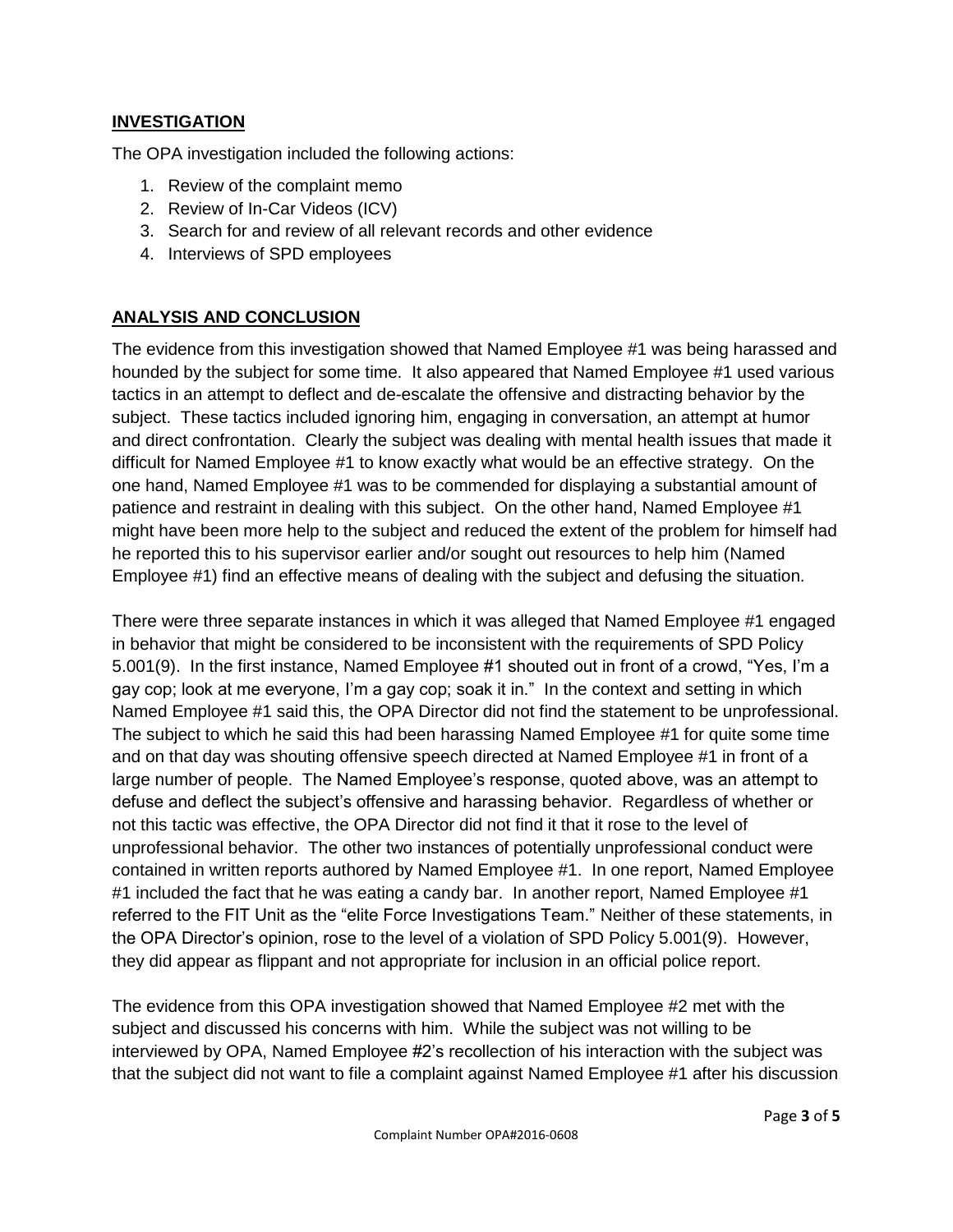with Named Employee #2. Given the documented mental health state of the subject and the history of his harassment of Named Employee #1, the OPA Director was inclined to accept Named Employee #2's recollection that the subject's concerns were resolved by the end of their conversation.

Allegation #2 for Named Employee #2 was removed, as the OPA Director found it to be redundant.

Allegation #3 for Named Employee #2 was removed, as the OPA Director found it to be redundant.

# **FINDINGS**

#### **Named Employee #1**

Allegation #1

The evidence showed that the Named Employee would benefit from additional training. Therefore a finding of **Not Sustained** (Training Referral) was issued for *De-Escalation: When Safe under the Totality of the Circumstances and Time and Circumstances Permit, Officers Shall Use De-Escalation Tactics in Order to Reduce the Need for Force.*

**Required Training:** Named Employee #1's supervisor should both commend Named Employee #1 for his patience in dealing with the offensive and distracting behavior of the subject over a long period of time, as well as counsel Named Employee #1 to, in the future, more quickly seek out assistance from his supervisor and other Department resources for help in solving other vexing problems.

# Allegation #2

The evidence showed that the Named Employee would benefit from additional training. Therefore a finding of **Not Sustained** (Training Referral) was issued for *Standards and Duties: Employees Shall Strive to be Professional at all Times.*

**Required Training:** Named Employee #1's supervisor should counsel Named Employee #1 to avoid inclusion in any official report comments or statements that may be seen as immature, flippant or lacking in sufficient decorum appropriate for an official police report.

# **Named Employee #2**

Allegation #1

The OPA Director was inclined to accept Named Employee #2's recollection that the subject's concerns were resolved by the end of their conversation. Therefore a finding of **Not Sustained** (Unfounded) was issued for *Responsibilities of Employees Concerning Complaints of Possible Misconduct: Employees Will Assist Any Person Who Wishes to File a Complaint.*